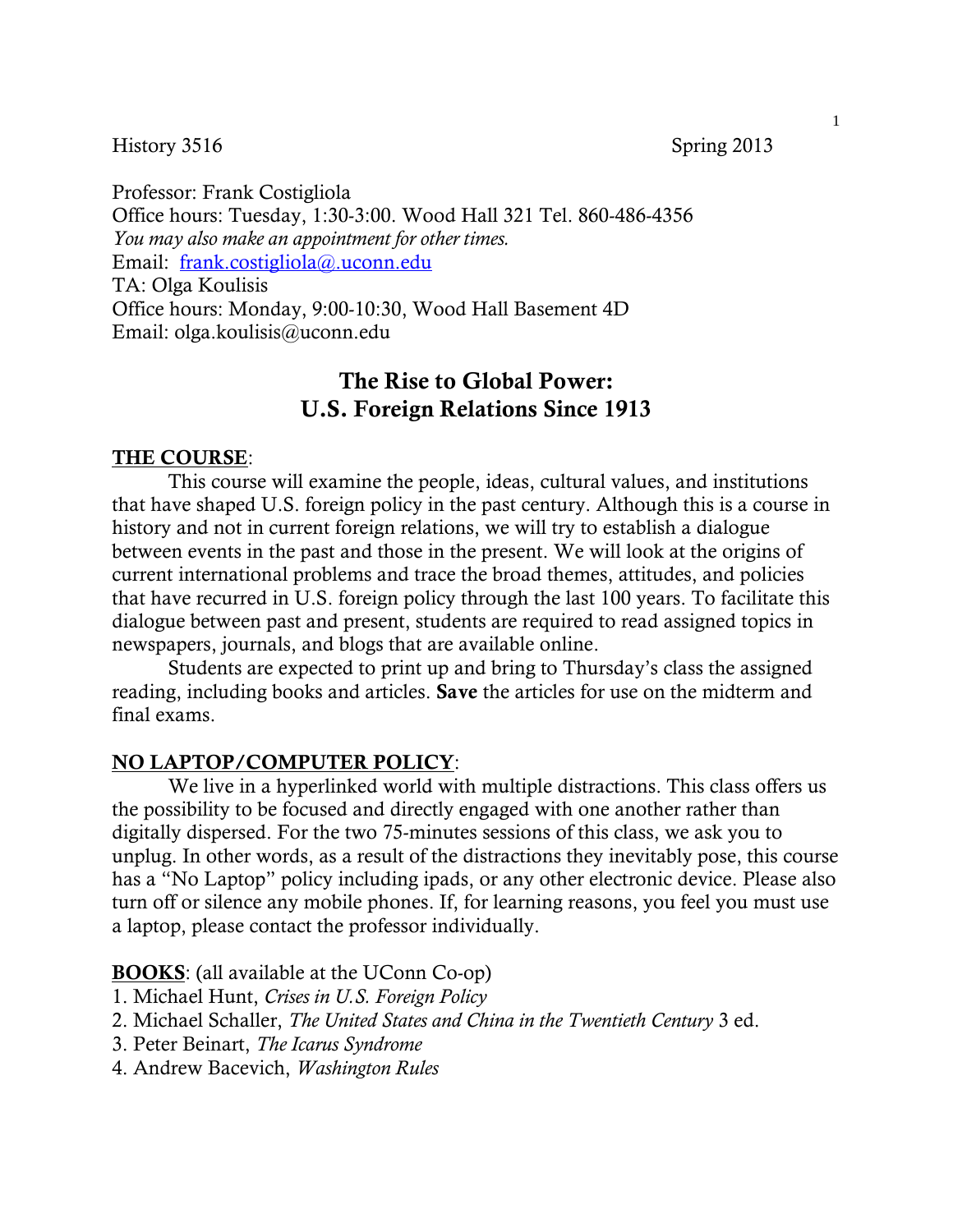### EXAMS:

There will be a **midterm examination** on Tuesday, 12 March. The midterm and the final exams will be in essay form, and you will be expected to integrate material from the reading and from the lectures. The exams will be closed book: you cannot use your notes, the books, or the assigned articles during these two major tests.

# CLASS FORMAT:

We will usually have a lecture on Tuesdays and discuss the historical reading and the assigned current events materials on Thursdays. We will start off each Thursday meeting with students writing a short essay in which they are expected to demonstrate that they have carefully done the reading. These in-class writings are for class time, will be graded, and cannot be made up. In doing the in-class writings, you may use your *notes* from the books (but not the actual books) and the assigned articles.

\*\*Bring the assigned reading to class each Thursday. Please email one of us if you cannot make an in-class writing. Two absences or fewer will not hurt your grade.

# GRADES:

Attendance is expected and will be recorded at every class meeting. Because the Thursday discussion classes make up half of the class time in this course, your participation in these discussions will be graded. Your grade in the course will come 1/3 from your participation in the discussions and your performance on the Thursday writings, 1/3 from the midterm exam, and 1/3 from the final exam. Although there are only two long exams in the course – the midterm and the final – you have an opportunity every week to improve your grade by doing well on the inclass writing and by contributing to class discussion.

### HUSKYCT:

On Wednesday of each week we will post on HUSKYCT for History 3516 the current events reading assignments for Thursday's class. I will also use HUSKYCT to communicate about other class matters. You should feel free to email me at my email addresses at the top of this syllabus. In the interests of having a dialogue of opinion, you are encouraged to suggest readings that the class might find informative. We might post URLs for some of these on the web site. We might from time to time have class discussions on the Discussions site of HUSKYCT for History 3516.

\*\*You are required to participate on Wed., 23 January in a HUSKYCT discussion about the assigned topic. See the HUSKYCT description of the assignment, do the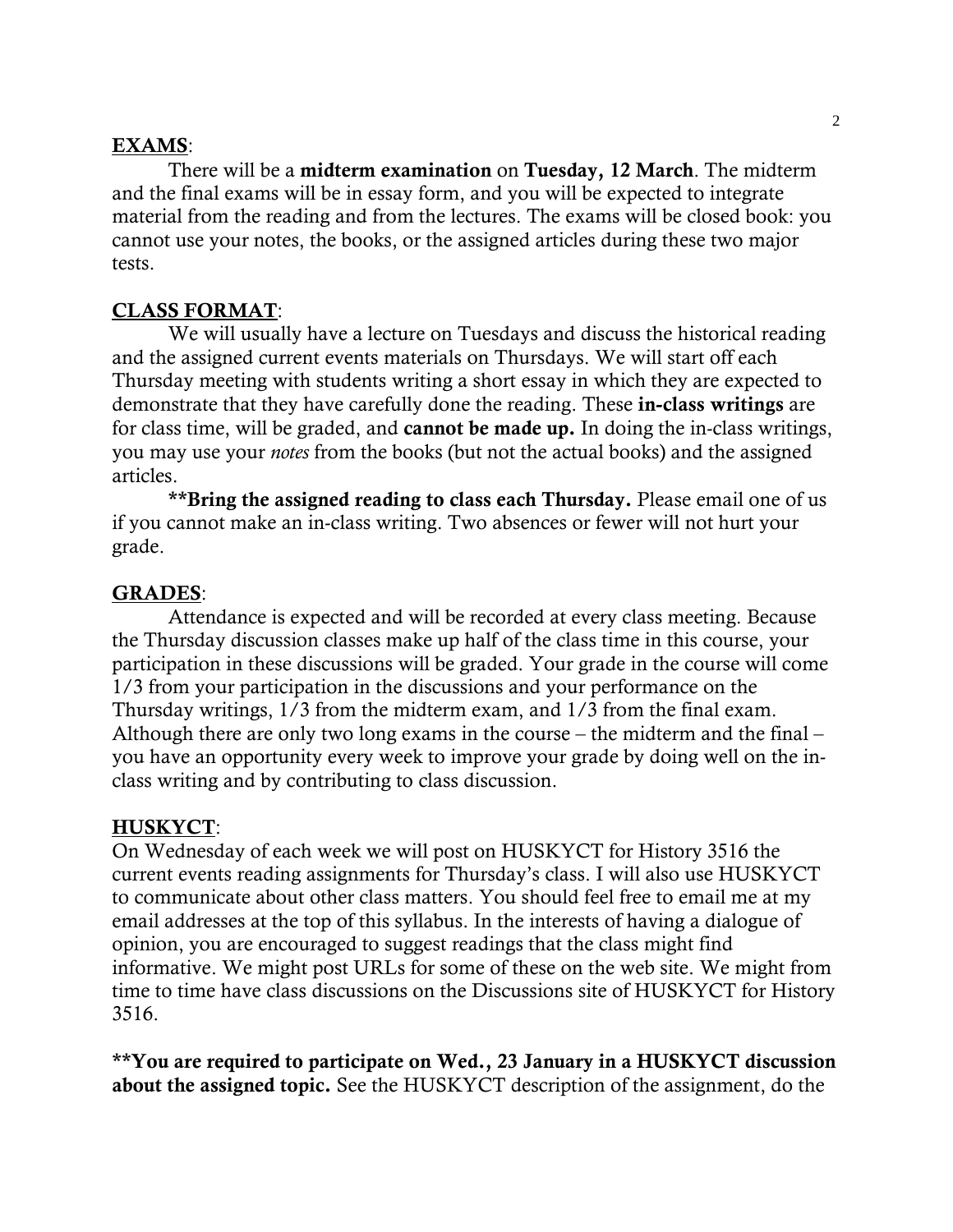required reading, THINK, and then address the questions in your post. You are encouraged to comment also on other students' posts. Post your contribution *only* on the Class Discussions site for 23 January. The deadline is 7:00 p.m., Wed., 23 January. We will continue the discussion in class on Thursday, 24 January.

# LECTURE AND READING SCHEDULE:

| Tues., 22 Jan.<br>Thurs., 24 Jan. | Introduction<br>Post to HUSKYCT by 7:00 p.m, Wed. 23 January and<br>be prepared to discuss the issue in class on Thursday. |
|-----------------------------------|----------------------------------------------------------------------------------------------------------------------------|
| Tues., 29 Jan.                    | Woodrow Wilson and Revolution: Mexico                                                                                      |
| Thurs., 31 Jan.                   | Hunt, Crises, ch. 1                                                                                                        |
| Tues., 5 Feb.                     | Wilson and Revolution: Russia                                                                                              |
| Thurs., 7 Feb.                    | Beinart, Icarus Syndrome, pp. 1-106                                                                                        |
| Tues., 12 Feb.                    | The Rise and Fall of the 1920s World Order                                                                                 |
| Thurs., 19 Feb.                   | Beinart, Icarus Syndrome, 109-239                                                                                          |
| Tues., 19 Feb.                    | From Depression to World War II<br>Thurs., 21 Feb.<br>Schaller, US and China, 1-119,<br>209-29.                            |
| Tues., 26 Feb.                    | The War for the American Century                                                                                           |
| Thurs., 28 Feb.                   | Crises, ch. 2                                                                                                              |
| Tues., 5 Mar.                     | The Formation of the Cold War                                                                                              |
| Thurs., 7 Mar.                    | Crises, ch. 3                                                                                                              |
| Tues., 12 Mar.                    | <b>MIDTERM EXAMINATION</b>                                                                                                 |
| <b>Spring Break</b>               |                                                                                                                            |
| Tues., 26 Mar.                    | The Korean War in Global Context                                                                                           |
| Thurs., 28 Mar.                   | Crises, ch. 4                                                                                                              |
| Tues., 2 Apr.                     | <b>JFK's New Frontier</b>                                                                                                  |
| Thurs., 4 Apr.                    | Crises, ch. 5                                                                                                              |
| Tues., 9 Apr.                     | The Making of a Quagmire: Vietnam                                                                                          |
| Thurs., 11 Apr.                   | Crises, ch. 6                                                                                                              |